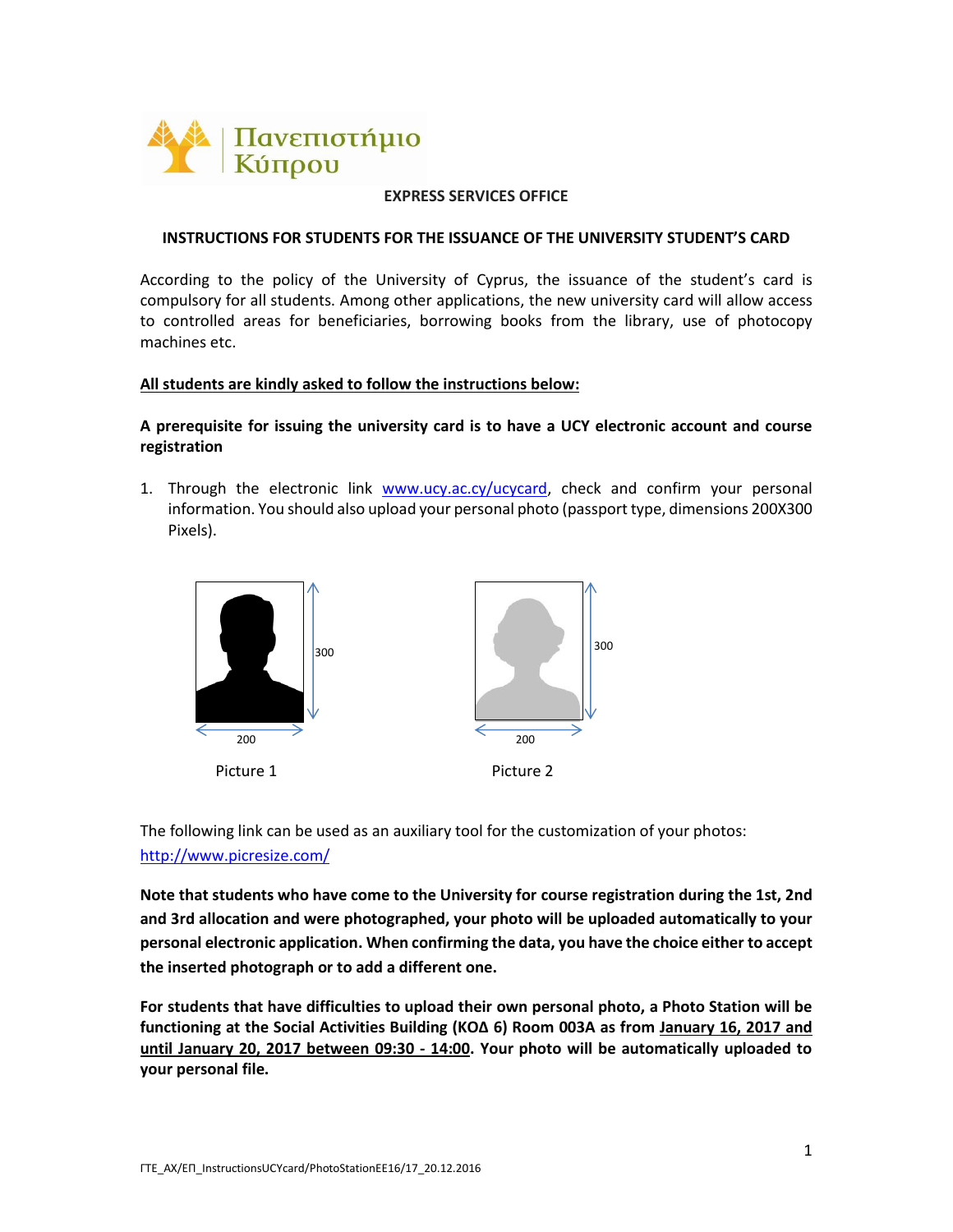**Please note that once you have completed the above step, in order to process your card for printing, you need to reconnect to the following link[: www.ucy.ac.cy/ucycard](http://www.ucy.ac.cy/ucycard) and confirm your personal information.**

2. Once you submit and confirm your personal details, please check the "status of page" to see whether your application was submitted successfully.

Within 2 working days **you must check again the "status" of your application** (**[www.ucy.ac.cy/ucycard](http://www.ucy.ac.cy/ucycard)**) which should be referred to the following message: "**Your card is processed for printing**". If the status of your electronic application [\(www.ucy.ac.cy/ucycard\)](http://www.ucy.ac.cy/ucycard) does not indicate that "**Your card is processed for printing**", it means that your application was not submitted successfully. This means that there is a problem with your application and it will appear in the status on top of the page. In this case you should verify that all your personal details have been inserted as well as your photo (200X300 pixels) so it can be accepted by the administrator.

- 3. Once you have confirmed that your card is processed for printing and after a period of 5 working days you should reconnect to the link [www.ucy.ac.cy/ucycard](http://www.ucy.ac.cy/ucycard) to check whether your card is ready for pickup.
	- If you verify that your card is "ready for collection", please proceed to the Express Services Office to collect it - Social Activities Centre Block 7, Office Number 16 - daily from Monday to Friday between the hours of 09:00 a.m. and 13:00 p.m.
	- In the case that (1 week after the electronic confirmation of your personal details) your card is not ready, please contact by email [express@ucy.ac.cy](mailto:express@ucy.ac.cy) giving full details (name, department, identity card number and phone number) to inquire about the status of your card

If you are unable to successfully complete the online request of your personal information, then please contact the Express office by email [express@ucy.ac.cy.](mailto:express@ucy.ac.cy)

# **In the case you have lost your student card**

In case you lose your student card please advise immediately by sending an electronic message t[o athosc@ucy.ac.cy](mailto:athosc@ucy.ac.cy) also copying (Cc) the Express Services Office [express@ucy.ac.cy](mailto:express@ucy.ac.cy) informing us about the loss of your card including full personal details (name, department, identity card and phone number).

The amount of €10 must be paid for the re issuance of a new card. Please go to the Financial Services Department, Anastasios Leventis Building, Office 317. Please send your proof of payment (either in electronic form to [express@ucy.ac.cy](mailto:express@ucy.ac.cy) or deliver the proof of payment by hand to the Express Services Office) in order to submit a new electronic application for the issuance of your card.

--------------------------------------------------------------------------------------------------------------------------------

*For any info or clarification needed, please contact us:*